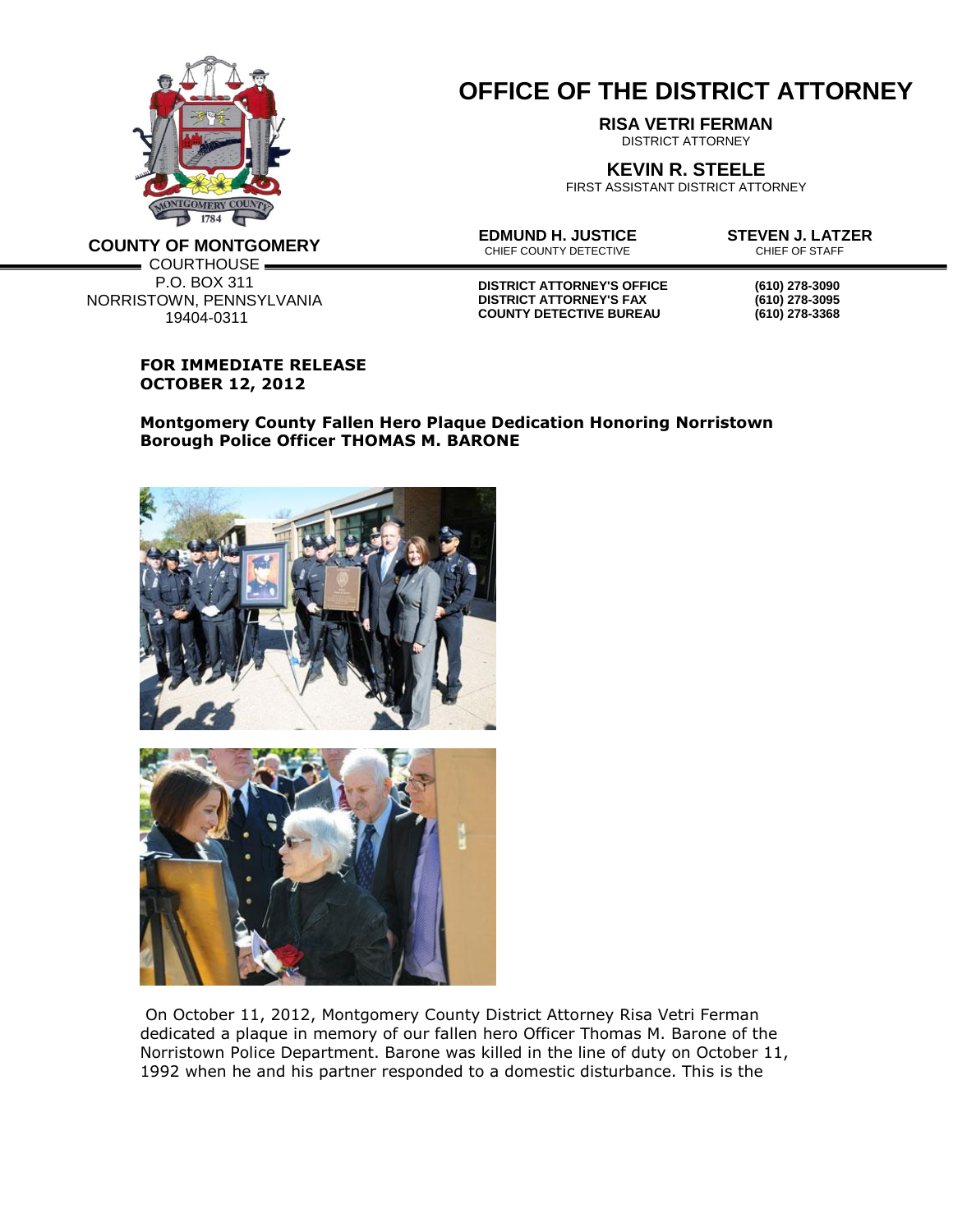nineteenth plaque dedicated in Montgomery County recognizing a police officer who gave his life in the line of duty.

On October 11, 1992, Norristown Police Officers Thomas Barone and Louis Zbyszinski responded to a domestic disturbance. Once inside the home, as Officer Barone reached the top of a flight of stairs, Walter H.G. Baker ambushed him, firing two shots from a .38 caliber revolver which struck Officer Barone in the head and chest area. Officer Zbyszinski tried to rescue his partner by pulling him away from the danger. Baker then fired more shots, one striking Officer Barone and another striking a female in the home.

According to the April 15, 1993 edition of The Inquirer, on the third day of his trial, William H.G. Baker cut off his defense and pleaded guilty to murder saying, "I want to get it over with." He was convicted of first-degree murder in April, 1993 and sentenced to death. Baker died in prison at 54-years-old of natural causes.

Thomas M. Barone was born and raised by his parents, Charles and Antonia, on Whitehall Road in West Norriton Township, with his brother Michael and sister Rosemary. As a child he had a love for life and an infectious personality that endeared him to many. He graduated from Norristown High School and West Chester University, excelling in both academic and extracurricular activities. An extremely well-rounded individual, his varied interests included music, sports, reading and weightlifting, and his love of automobiles was widely known. His many cars, like the man himself, were always clean, sharp, and finely tuned. He was a caring person and had great pride in himself and his family. He possessed a tremendous work ethic and was diligent in striving to achieve his many goals. Barone served as a Police Officer in Limerick Township and Tredyffrin Township just before joining the Norristown Police Department in 1990. His professional manner and sense of fairness earned the respect of both his fellow Officers and the citizens he served. Barone was thirty-two when he was killed.

The Hero Cops Program was founded in 2007 by attorney James Binns, with the purpose of honoring the men and women in Philadelphia law enforcement who have been killed or died in the line of duty. In 2007, this program was extended to Montgomery County, and honors the 27 Montgomery County Police Officers who have made the ultimate sacrifice in giving their life to protect others. Officer Thomas M. Barone will receive the 19th plaque dedicated in Montgomery County. The order of the Montgomery County Plaque dedications to date is as follows:

1. Sergeant James R. Miller, Upper Dublin Township Police. EOW: 04/20/2004. Dedication: 09/06/2007.

2. FBI Special Agent Charles L. Reed. EOW: 03/22/1996. Dedication: 09/24/2007.

3. Officer Edward Setzer, Lower Merion Township. EOW: 9/30/1988. Dedication: 10/01/2007.

4. Trooper Stanley E. Wesoloski, Pennsylvania State Police. EOW: 05/26/1986. Dedication: 10/25/2007.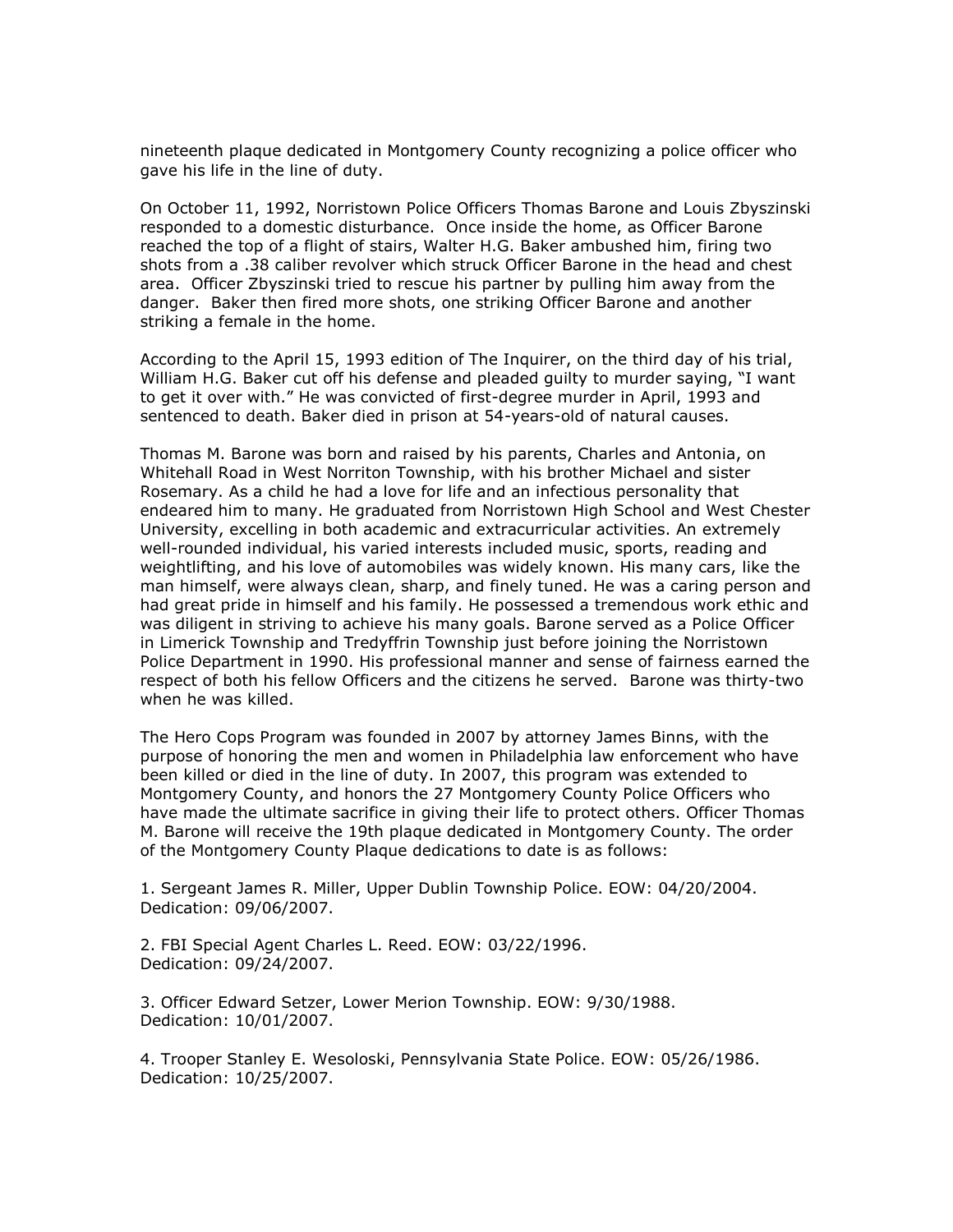5. Chief Robert E. Reilly, Norristown Borough Police. EOW: 09/09/1959. Dedication: 06/17/2008.

6. Edgar L. Peterson, Cheltenham Township Police Officer. EOW: 03/03/1946. Dedication: 04/13/2009.

7. Officer Richard Lawn, Jr., Lower Gwyneed Police. EOW: 07/28/2003. Dedication: 06/01/2009.

8. Sergeant John M. Thomas, Pennsylvania State Police. EOW: 05/08/1927. Dedication: 10/13/2009.

9. Patrolman Andrew W. Miller, Pennsylvania State Police Highway Patrol. EOW: 04/01/1928. Dedication: 10/13/2009.

10. Trooper Francis M. Tessitore, Pennsylvania State Police. EOW: 10/02/1960. Dedication: 10/13/2009.

11. Corporal Leo M. Koscelnick, Pennsylvania State Police. EOW: 08/15/1977. Dedication: 10/13/2009.

12. Officer David Hancock, Montgomery Township Police. EOW: 12/11/1976. Dedication: 09/21/2010.

13. Patrolman Michael J. Saulin, Upper Merion Police. EOW: 03/04/1975. Dedication: 10/26/2010.

14. Sergeant George F. Opelski, West Norriton Township. EOW: 09/13/1986. Dedication: 06/23/2011.

15. Officer Thomas Mathews, Abington Township Police. EOW: 06/29/1949. Dedication: 09/27/2011.

16. Police Officer Thomas W. Corum, Pottstown Borough. EOW: 01/20/1964. Dedication: 10/25/2011.

17. Officer Eugene "Chic" Lucas, Conshohocken Borough. EOW: 10/30/1922. Dedication: 06/26/2012.

18. Officer Francis "Buck" Roy, Lower Merion Township. EOW: 07/03/1924. Dedication: 09/27/2012.

The dedication ceremony was held at the Marshall Street Elementary School where Barone attended school as a child.

For more information about the Hero Cop Program, please visit the "Awards/Honors" section of the District Attorney's website: [www.montcopa.org/da.](http://www.montcopa.org/da)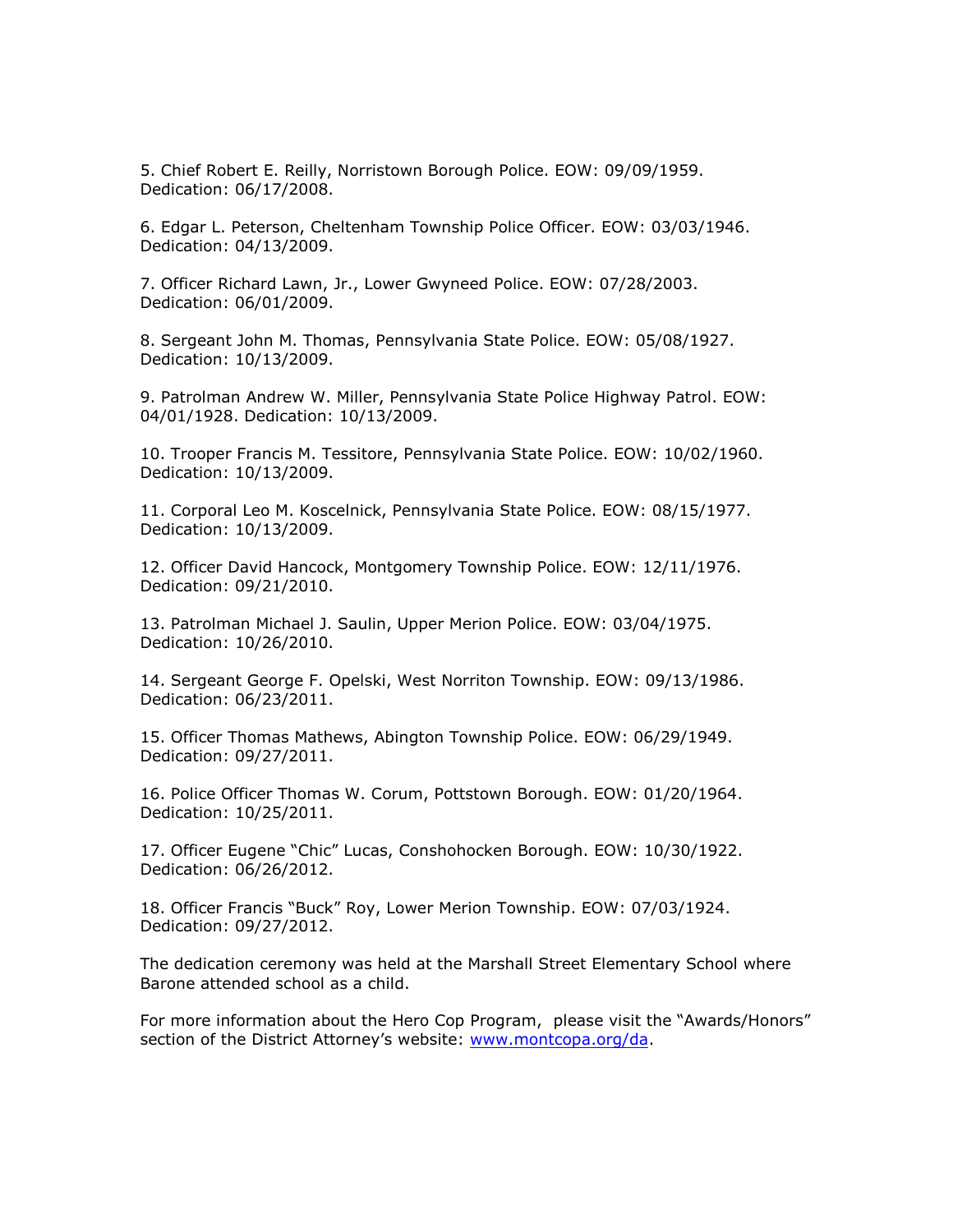

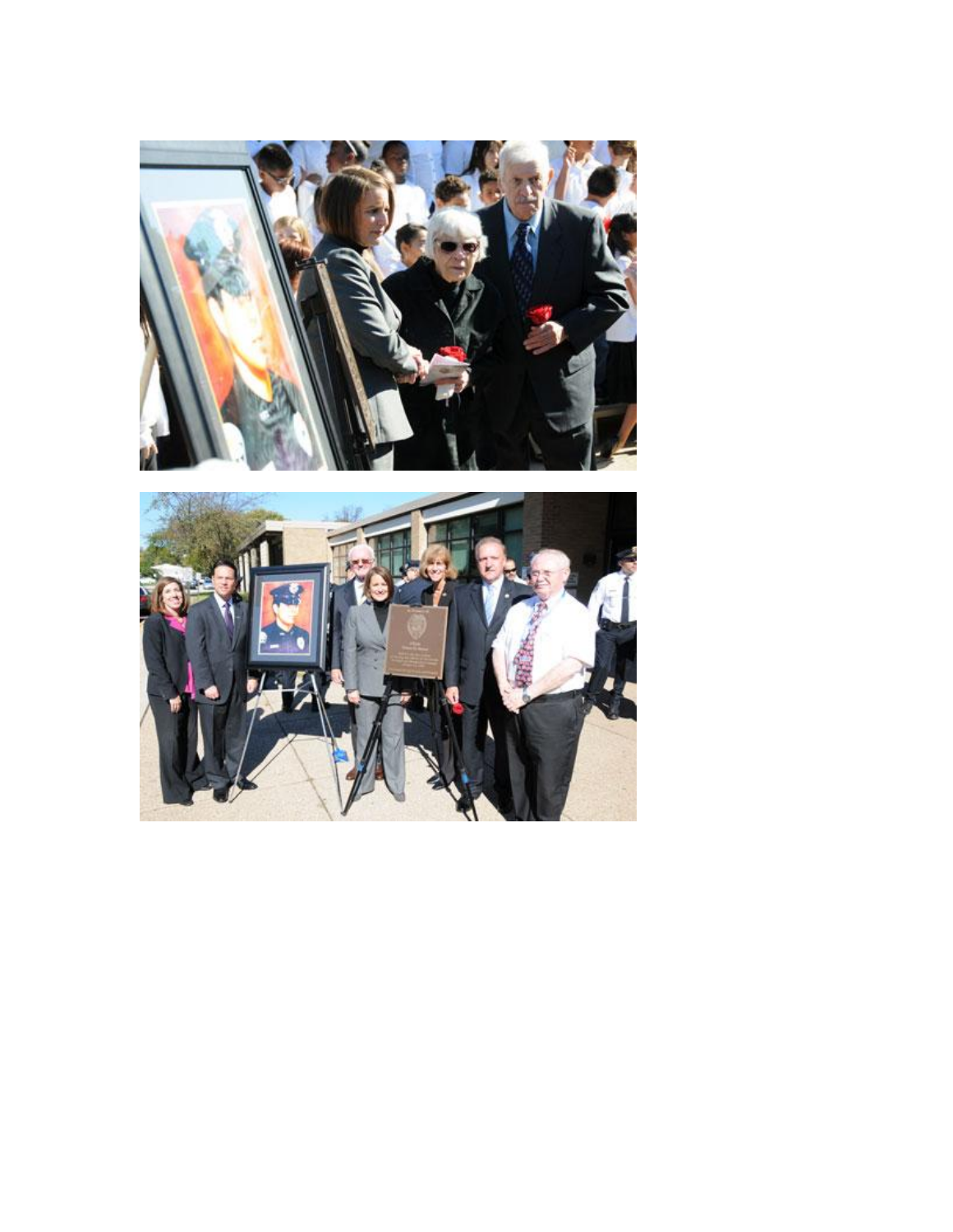